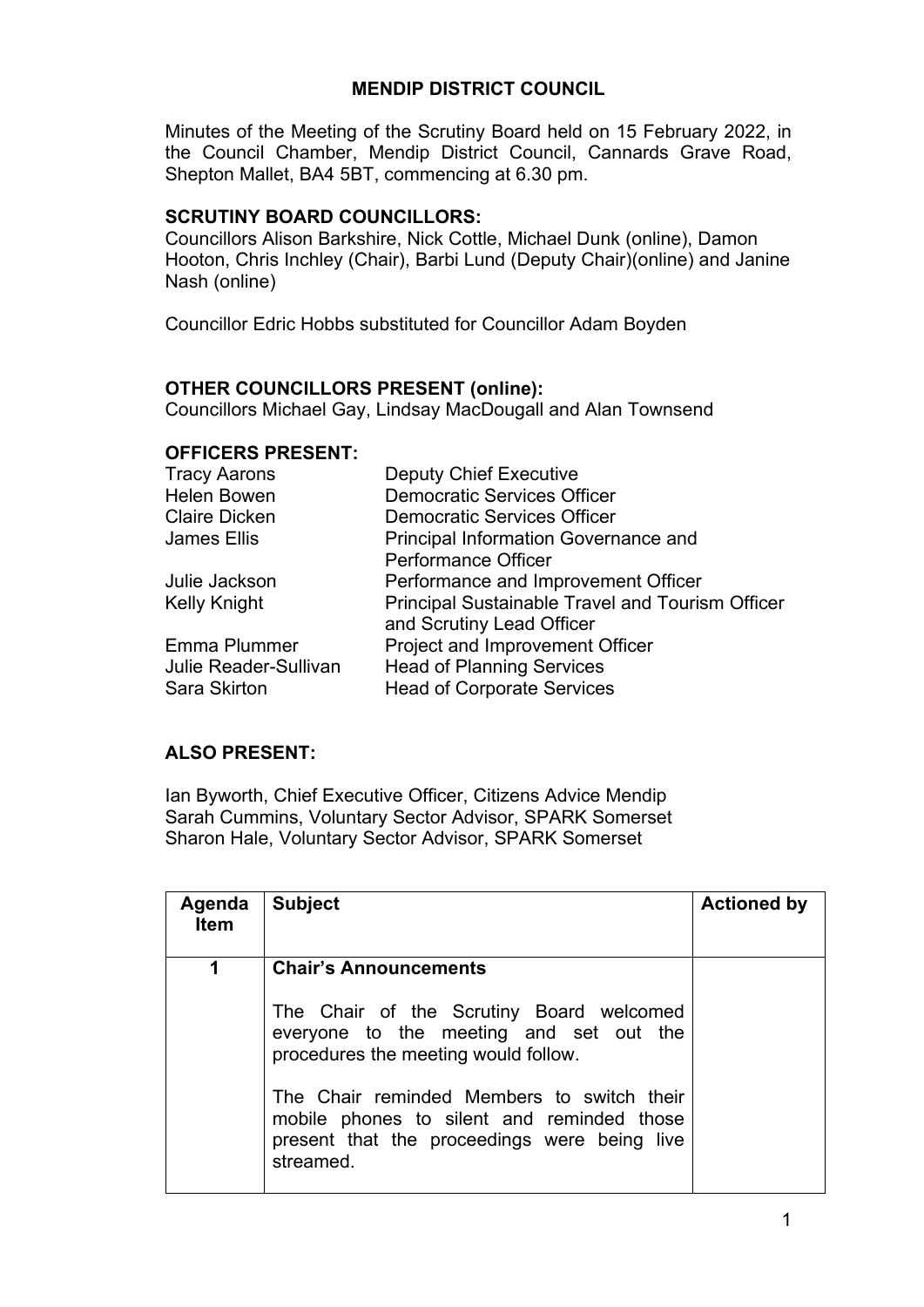| $\mathbf{2}$ | <b>Apologies for Absence</b>                                                                                                                                                                                                                                                                                                                                                                                                                                                                                                                                                                                                                        |  |
|--------------|-----------------------------------------------------------------------------------------------------------------------------------------------------------------------------------------------------------------------------------------------------------------------------------------------------------------------------------------------------------------------------------------------------------------------------------------------------------------------------------------------------------------------------------------------------------------------------------------------------------------------------------------------------|--|
|              | Councillor Adam Boyden, Philip Ham, Terry<br>Napper, Sam Phripp, Lois Rogers, Lucie Taylor-<br>Hood and Nigel Woollcombe-Adams.                                                                                                                                                                                                                                                                                                                                                                                                                                                                                                                     |  |
| 3            | <b>Declarations of Interest</b>                                                                                                                                                                                                                                                                                                                                                                                                                                                                                                                                                                                                                     |  |
|              | With regard to item 10 Performance Review for<br>Citizens Advice Mendip Voluntary Sector<br>Partnership Funding 2021-22, Councillor Damon<br>Hooton declared that his wife was Chair of the<br>Citizens Advice Mendip.                                                                                                                                                                                                                                                                                                                                                                                                                              |  |
| 4            | <b>Public Participation</b>                                                                                                                                                                                                                                                                                                                                                                                                                                                                                                                                                                                                                         |  |
|              | a)<br>Items on the agenda:                                                                                                                                                                                                                                                                                                                                                                                                                                                                                                                                                                                                                          |  |
|              | None.                                                                                                                                                                                                                                                                                                                                                                                                                                                                                                                                                                                                                                               |  |
|              | b)<br>Items not on the agenda:                                                                                                                                                                                                                                                                                                                                                                                                                                                                                                                                                                                                                      |  |
|              | Mr Nick Hall was invited to speak. He said he lived<br>in Pilton. He said the Glastonbury Festival<br>organisers intended to increase the festival<br>attendance to 210,000. He said the Council<br>needed to provide residents with assurances that<br>the festival organisers had met the licence<br>requirements.                                                                                                                                                                                                                                                                                                                                |  |
|              | In additional to this he said he believed there had<br>been two more planning breaches in the last two<br>weeks including someone not constructing a pond<br>to collect surface water, thus possibly causing<br>flooding and someone not planting trees before<br>building works started. He has recently been<br>made aware that the festival organisers intended<br>to use a cattle barn as part of the festival which<br>would be a breach of the licence conditions. He<br>suggested that the organisers may think the<br>Council did not have the capacity or the will to<br>ensure that the festival complied with its licence<br>conditions. |  |
|              | He said the residents were looking to the new<br>Council to provide a suitable level of planning<br>enforcement, a licensing policy which included<br>consultation<br>with<br>residents,<br>an<br>improved<br>complaints process and a community network<br>which addressed the local issues.                                                                                                                                                                                                                                                                                                                                                       |  |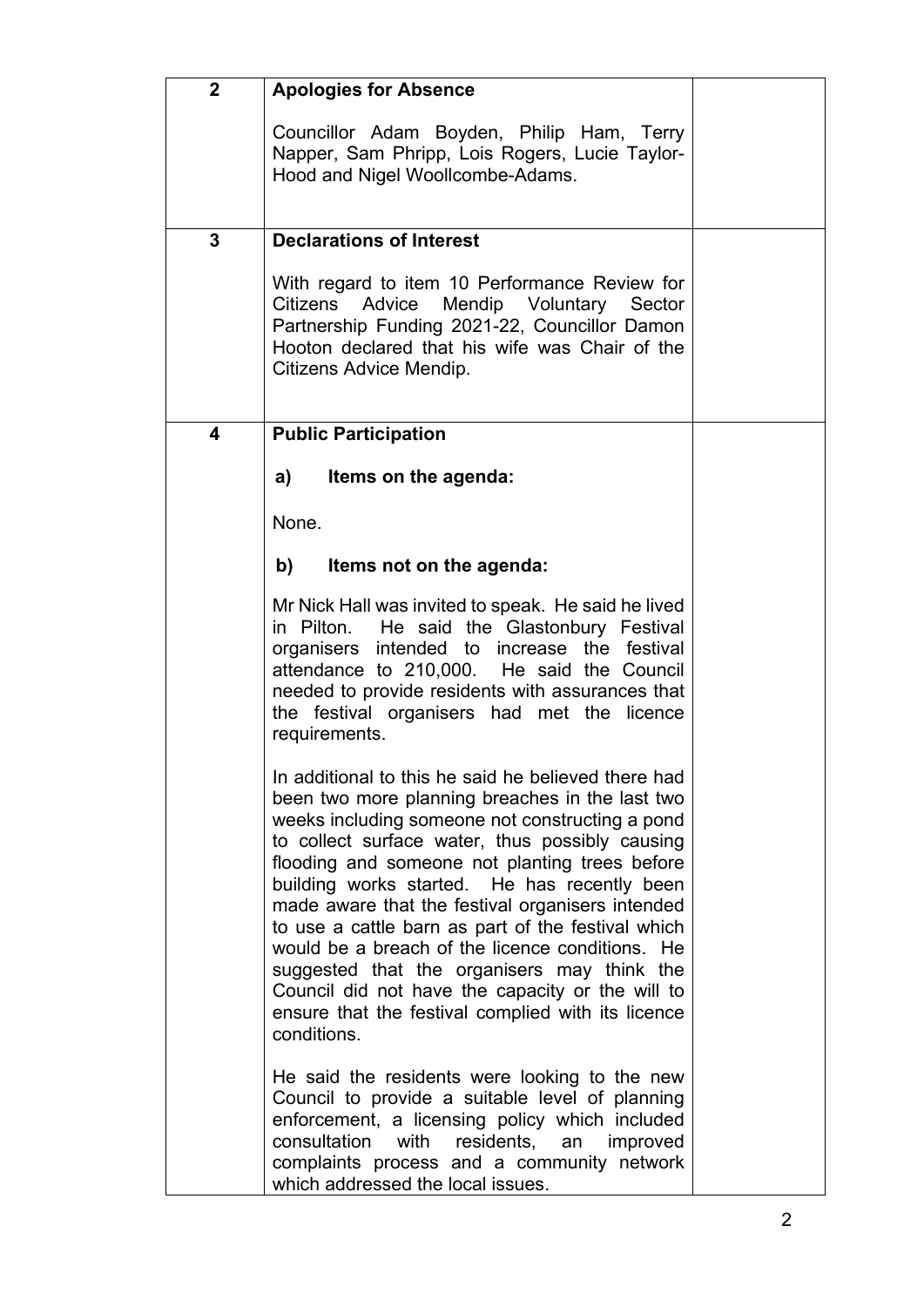|   | He said he was disappointed to say that the new<br>Somerset Council could not come soon enough for<br>the residents of Pilton.<br>The Chair thanked Mr Hall for his comments. He<br>said his comments would be passed to the relevant<br>Officers.                      |                                            |
|---|-------------------------------------------------------------------------------------------------------------------------------------------------------------------------------------------------------------------------------------------------------------------------|--------------------------------------------|
| 5 | <b>Previous Cabinet Minutes</b>                                                                                                                                                                                                                                         | <b>Claire</b><br><b>Dicken</b>             |
|   | The Scrutiny Board considered the minutes of the<br>meetings held on 24 January 2022.                                                                                                                                                                                   |                                            |
|   | Councillor Damon Hooton proposed that the<br>minutes of the meeting be approved. This was<br>seconded by Councillor Nick Cottle. This was put<br>to the vote and declared to be carried<br>unanimously.                                                                 |                                            |
|   | <b>RESOLVED:</b>                                                                                                                                                                                                                                                        |                                            |
|   | That the approval of the minutes of the meetings<br>held on 24 January 2022 be approved.                                                                                                                                                                                |                                            |
| 6 | <b>Glastonbury Town Deal Assurance - Request</b><br>for Task and Finish Scrutiny Group                                                                                                                                                                                  | Julie<br><b>Reader-</b><br><b>Sullivan</b> |
|   | The Head of Planning Services had prepared a<br>paper which requested that a Task and Finish<br>Group be agreed in order to support with the<br>assurance process for the 12 Glastonbury Town<br>Deal Business cases. This work must all be<br>completed by June 2022.  |                                            |
|   | The paper requested that a Task and Finish Group<br>be established to review the Glastonbury Town<br>Deal projects in advance of them being presented<br>to Cabinet and that 4 members from Scrutiny<br>Board be identified to form the Task and Finish<br>Group.       |                                            |
|   | In response to queries the Officer explained that<br>the Task and Finish Group would be given details<br>of the consideration that had been given to the<br>business cases to date. She assured Members<br>that the information would be made transparent<br>and clear. |                                            |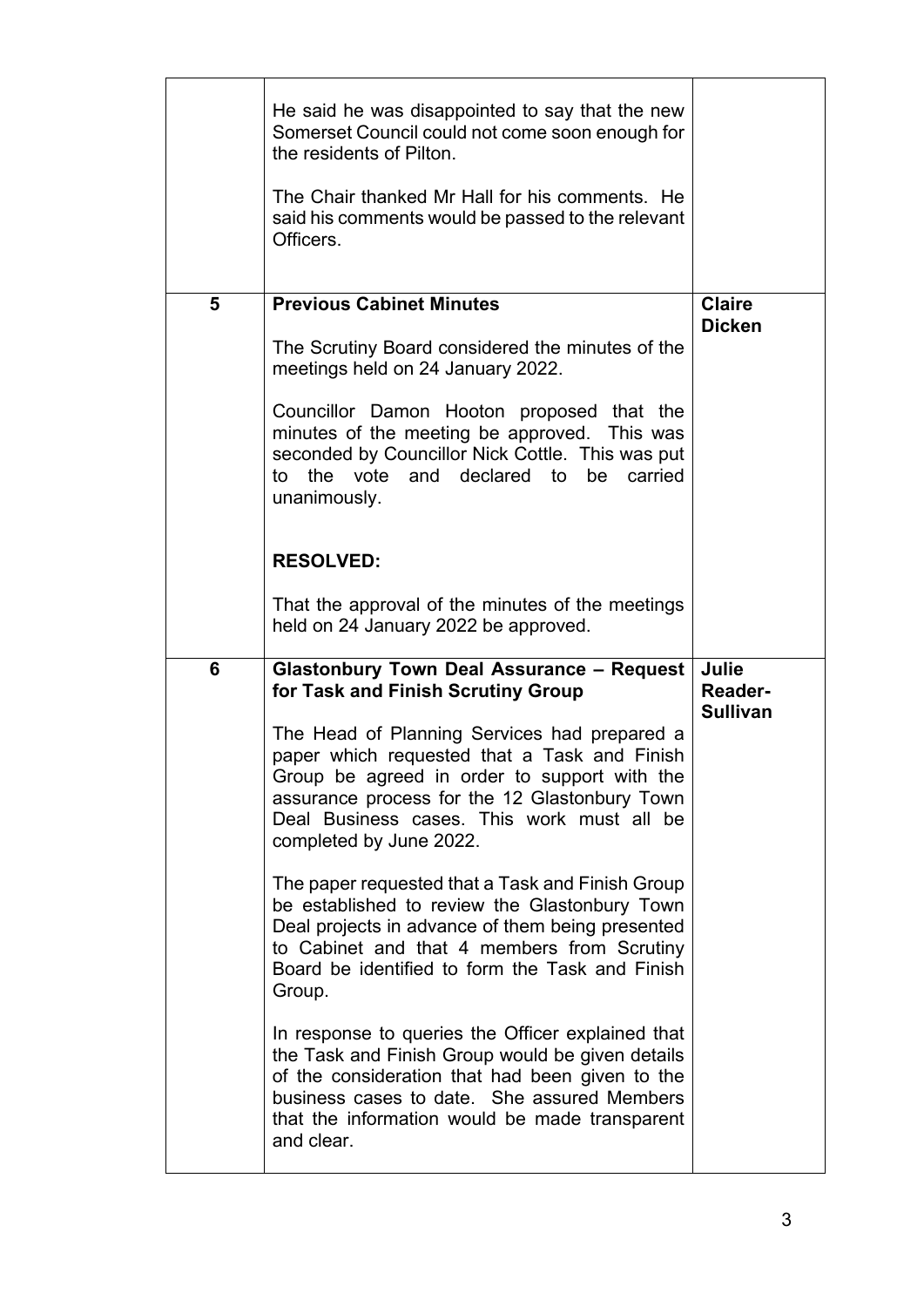|                | However, it was necessary for the meetings to be<br>held in quick succession, between March and May<br>2022. Ideally the Group should be made up of<br>Members from the Scrutiny Board.                              |                         |
|----------------|----------------------------------------------------------------------------------------------------------------------------------------------------------------------------------------------------------------------|-------------------------|
|                | Councillor Damon Hooton proposed that a Task<br>and Finish Group be formed to support the<br>Glastonbury Town Deal Assurance Process. This<br>was seconded by Councillor Nick Cottle, and<br>carried unanimously.    |                         |
|                | Members agreed that the Task and Finish Group<br>should be made up of Councillors Alison Barkshire<br>(or Nigel Woollcombe-Adams), Nick Cottle, Chris<br>Inchley and Lucie Taylor-Hood.                              |                         |
|                | Officer would ask Councillor<br>The<br>Nigel<br>Woollcombe-Adams if he wished to join the Group,<br>otherwise Councillor Alison Barkshire would sit on<br>it.                                                        |                         |
|                | <b>RESOLVED:</b>                                                                                                                                                                                                     |                         |
|                | 1. To agree to the formation of a Task and<br>Finish Group to support the Glastonbury<br><b>Town Deal Assurance Process.</b>                                                                                         |                         |
|                | 2. That the following members of the Scrutiny<br>Board make up the Task and Finish Group;<br>Councillors Alison Barkshire (or<br>Nigel<br>Woollcombe-Adams), Nick Cottle,<br>Chris<br>Inchley and Lucie Taylor-Hood. |                         |
| $\overline{7}$ | Corporate Performance Management Report<br><b>Quarter 3 2021-22</b>                                                                                                                                                  | Julie<br><b>Jackson</b> |
|                | This report provided a summary of the high-level<br>priorities that supported the delivery of the<br>Corporate Delivery Plan.                                                                                        |                         |
|                | Additionally,<br>the Corporate Performance<br>Management<br>provided performance<br>report<br>information in relation to Quarter 3 2021/2022:                                                                        |                         |
|                | Corporate complaints and praise,<br>Freedom of Information (FOI) and General<br>$\bullet$<br>Data Protection Regulation (GDPR)/DP<br>(Data Protection) requests<br>Finance                                           |                         |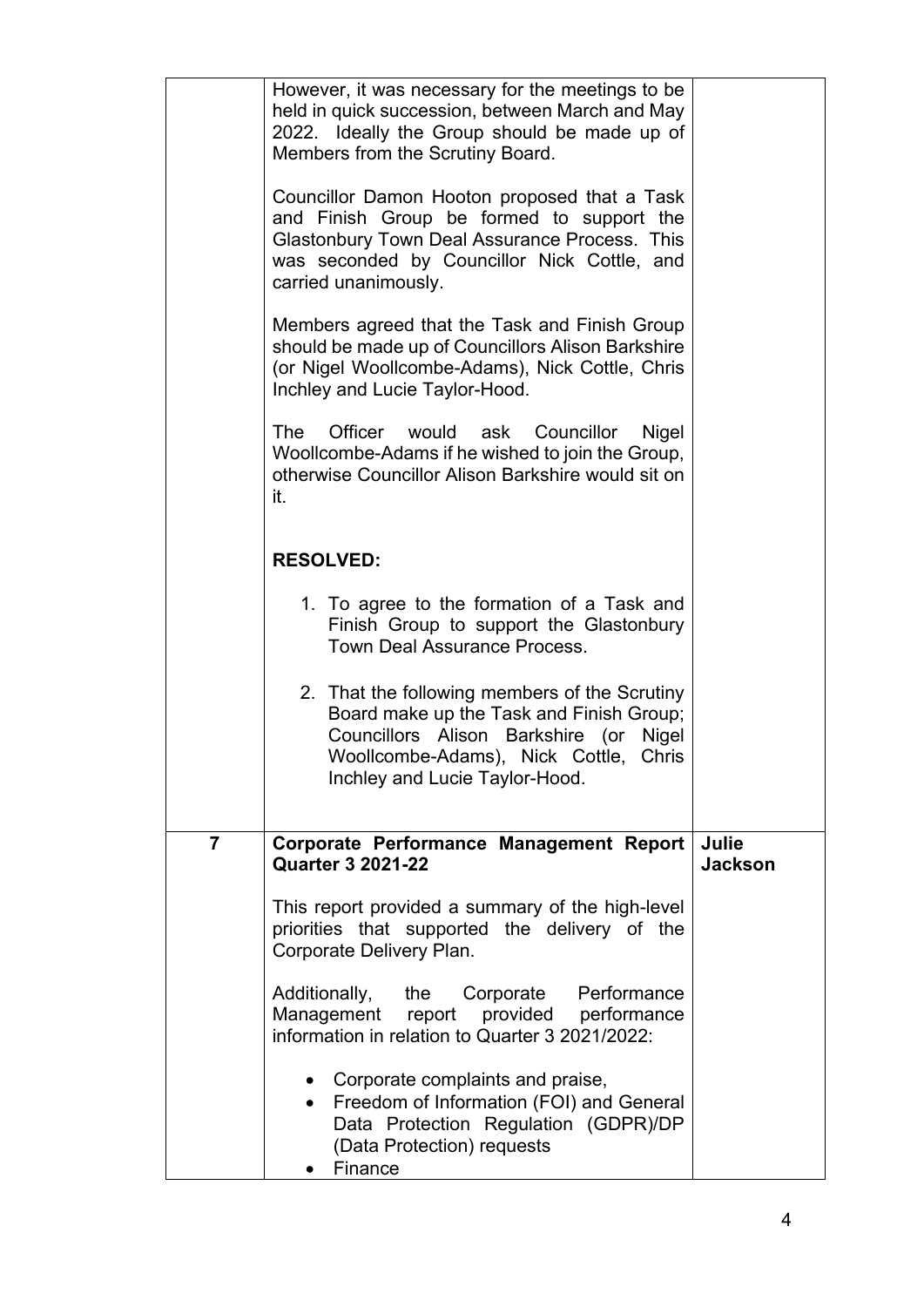| Human Resources (HR) statistics<br>٠<br>5 Councils Partnership (Land Charges)<br>Housing Services (homelessness,<br>temporary accommodation, Disabled<br>Facilities Grants (DFGs))<br>Planning and Growth (Major, Minor and<br>Listed Building consent)<br>Neighbourhood Services (Fly tipping,<br>$\bullet$<br><b>Street Cleansing and Grounds</b><br>Maintenance)<br><b>Community Health Services (service</b><br>$\bullet$<br>requests, enforcement)<br>Somerset Waste Partnership (Waste and<br>Recycling)                                               |  |
|--------------------------------------------------------------------------------------------------------------------------------------------------------------------------------------------------------------------------------------------------------------------------------------------------------------------------------------------------------------------------------------------------------------------------------------------------------------------------------------------------------------------------------------------------------------|--|
| The report stated performance management had<br>interdependencies with governance matters, such<br>as those reported to Audit Committee. We were<br>working corporately to ensure transparency and<br>integration of performance and governance<br>information.                                                                                                                                                                                                                                                                                              |  |
| The Scrutiny Board was asked to:                                                                                                                                                                                                                                                                                                                                                                                                                                                                                                                             |  |
| 1. Consider<br>the<br>and<br>comment<br>on<br>information contained within the report.<br>2. Identify any issues or performance<br>exceptions that the Committee wished<br>to highlight as a concern to Cabinet.<br>3. Where performance exceptions were<br>identified, consider whether<br>the<br>proposed actions are adequate<br>and<br>appropriate to address concerns and<br>improve performance to the desired<br>level.<br>4. Consider the content, level of detail and<br>the format of the report and make any<br>recommendations for improvements. |  |
| The Chair raised the issue of asset and land<br>devolution. In response to queries the Deputy<br>Chief Executive explained the council had a duty<br>to the new Council. Any new applications for the<br>devolution of assets would need to<br>have<br>consideration of the new Council.                                                                                                                                                                                                                                                                     |  |
| As the discussion continued Members were<br>pleased to note that Mendip's level for dealing with<br>planning applications was above the national<br>average and Officers should be commended for<br>this.                                                                                                                                                                                                                                                                                                                                                    |  |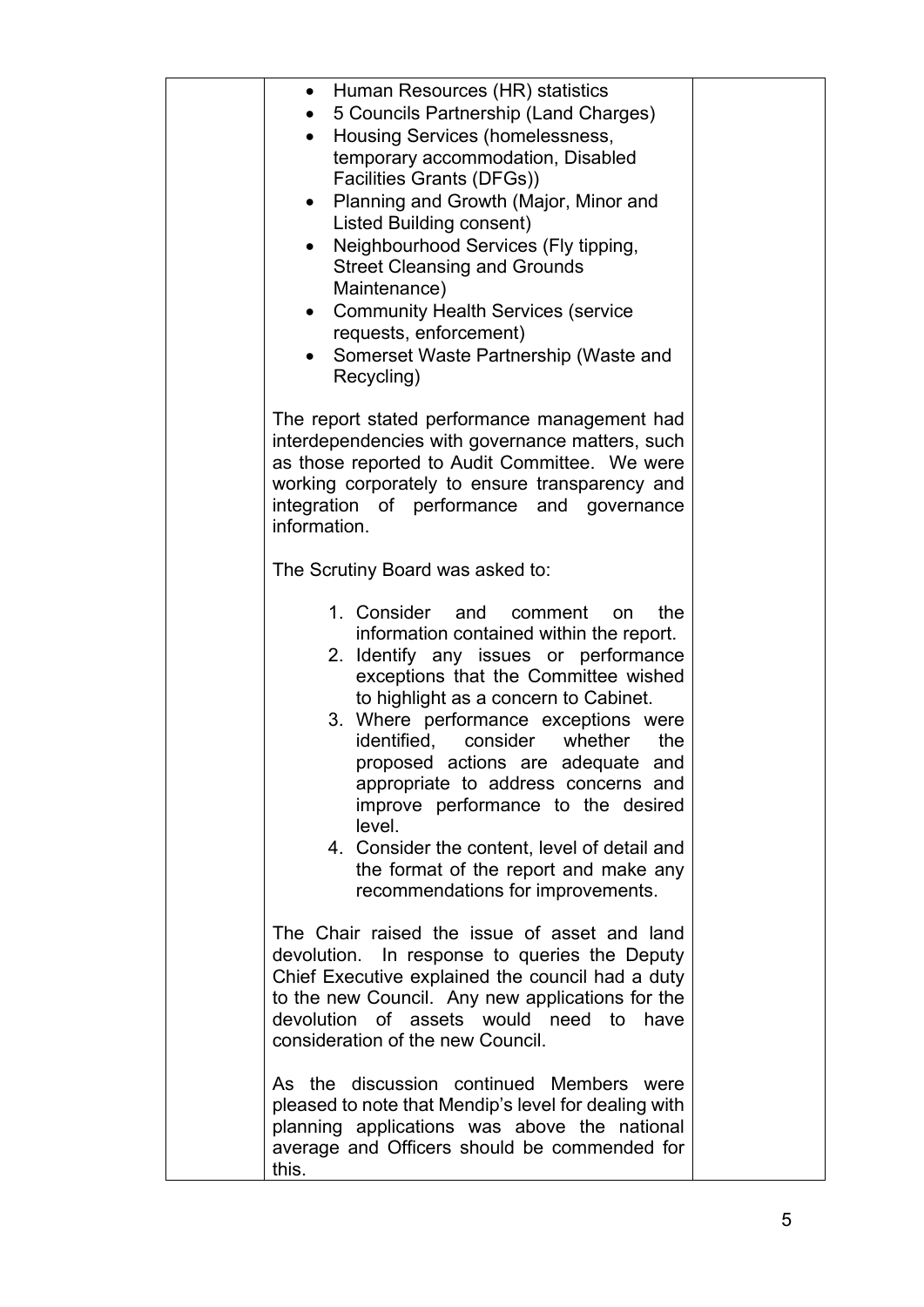| There was some concern about the levels of<br>planning enforcement. Though Members were<br>pleased to note that the Council had recruited<br>Officers to its Enforcement Team. The Chair said<br>Scrutiny would receive a report about the<br>complaints system at the next meeting.<br>In response to queries the Council's adoption of<br>Neighbourhood Plans was marked green where it<br>referred to Quarter 2. These actions were now part<br>of the Council's operational service delivery.<br>Due to Local Government Reorganisation (LGR),<br>Cabinet had agreed to focus on specific actions by<br>setting a new Corporate Delivery plan to run until<br>April 2023.<br>Appendix C of the report set out for completeness<br>the Corporate Plan priority actions and projects to<br>detail whether they were either: complete; being<br>carried forward as business as usual (i.e., part of<br>operational service delivery);<br>had<br>been<br>superseded by the LGR programme; or now<br>featured as an action within the Corporate Delivery<br>Plan.<br>Going forward the operational service delivery<br>would be managed and monitored by Heads of<br>Service.<br>Items related to the LGR would be monitored by<br>the LGR Programme Board.<br>As the discussion continued Councillor Dunk<br>requested evidence that the new windows which<br>had been fitted to the Council offices were proven<br>to be saving energy.<br>The Board welcomed the Corporate Performance<br>Report. The Chair of the Scrutiny Board asked that<br>his appreciation and thanks be passed to Officers<br>who were continuing to perform despite additional |
|----------------------------------------------------------------------------------------------------------------------------------------------------------------------------------------------------------------------------------------------------------------------------------------------------------------------------------------------------------------------------------------------------------------------------------------------------------------------------------------------------------------------------------------------------------------------------------------------------------------------------------------------------------------------------------------------------------------------------------------------------------------------------------------------------------------------------------------------------------------------------------------------------------------------------------------------------------------------------------------------------------------------------------------------------------------------------------------------------------------------------------------------------------------------------------------------------------------------------------------------------------------------------------------------------------------------------------------------------------------------------------------------------------------------------------------------------------------------------------------------------------------------------------------------------------------------------------------------------------------------------------------------------------|
| pressures.                                                                                                                                                                                                                                                                                                                                                                                                                                                                                                                                                                                                                                                                                                                                                                                                                                                                                                                                                                                                                                                                                                                                                                                                                                                                                                                                                                                                                                                                                                                                                                                                                                               |
| The Deputy Chief Executive said that the Scrutiny<br>Board and the Officers had worked well together<br>and this had been noticed by the LGA as an<br>example of best practice.                                                                                                                                                                                                                                                                                                                                                                                                                                                                                                                                                                                                                                                                                                                                                                                                                                                                                                                                                                                                                                                                                                                                                                                                                                                                                                                                                                                                                                                                          |
|                                                                                                                                                                                                                                                                                                                                                                                                                                                                                                                                                                                                                                                                                                                                                                                                                                                                                                                                                                                                                                                                                                                                                                                                                                                                                                                                                                                                                                                                                                                                                                                                                                                          |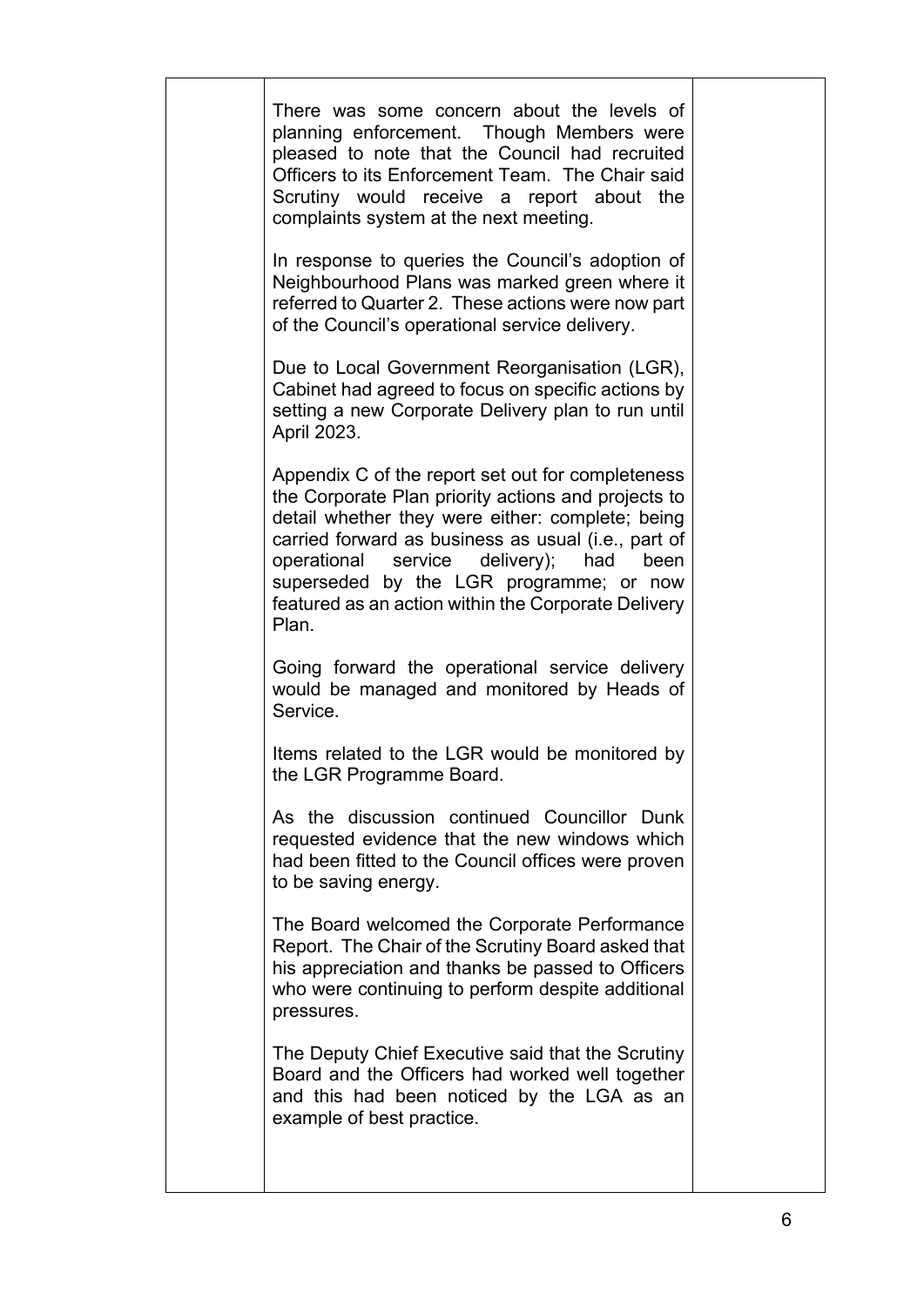|   | <b>RESOLVED:</b>                                                                                                                                                                                                                                                                                                                                                                                                     |                               |
|---|----------------------------------------------------------------------------------------------------------------------------------------------------------------------------------------------------------------------------------------------------------------------------------------------------------------------------------------------------------------------------------------------------------------------|-------------------------------|
|   | That the Corporate Performance Management<br>Report Quarter 3 2021-22 be noted.                                                                                                                                                                                                                                                                                                                                      |                               |
| 8 | Report of the Scrutiny Breaking the Cycle of<br><b>Disadvantage Working Group</b>                                                                                                                                                                                                                                                                                                                                    | <b>Tracy</b><br><b>Aarons</b> |
|   | The Deputy Chief Executive had prepared a report<br>explaining that the Scrutiny Deprivation Working<br>Group had been formed in 2019 with terms of<br>reference to look at what was happening in our<br>most deprived areas, understand the gaps in<br>interventions that could help improve the quality of<br>life for those within these areas and make<br>proposals around how these gaps might be<br>addressed. |                               |
|   | Following a period of research, the Working Group<br>made a series of recommendations to Cabinet for<br>action. This Action Plan was approved by Cabinet<br>and implemented over the following year.                                                                                                                                                                                                                 |                               |
|   | With the completion of these actions the Group<br>reviewed their achievements and identified that<br>much focus had been on supporting people living<br>in deprived circumstances, but very little work had<br>been carried out to address mechanisms to<br>support people to escape from disadvantage.                                                                                                              |                               |
|   | As a consequence of this, the Working Group<br>recommended to Scrutiny that the focus of the<br>Group should be reshaped to focus on supporting<br>movement out of disadvantage.                                                                                                                                                                                                                                     |                               |
|   | In line with the previous approach of the Working<br>Group a period of research and consultation had<br>taken place and the Group now came with a new<br>set of actions that it proposed be taken forward.                                                                                                                                                                                                           |                               |
|   | During the discussion of the report Members<br>wished that the Council was able to do more to<br>provide insulation for residents to reduce the cost<br>of energy. Also, Members said it was important<br>that young people had access to a good bus<br>service in order take up opportunities in work and<br>education.                                                                                             |                               |
|   | Members were interested to know what the<br>average wage was for the residents of Mendip.                                                                                                                                                                                                                                                                                                                            |                               |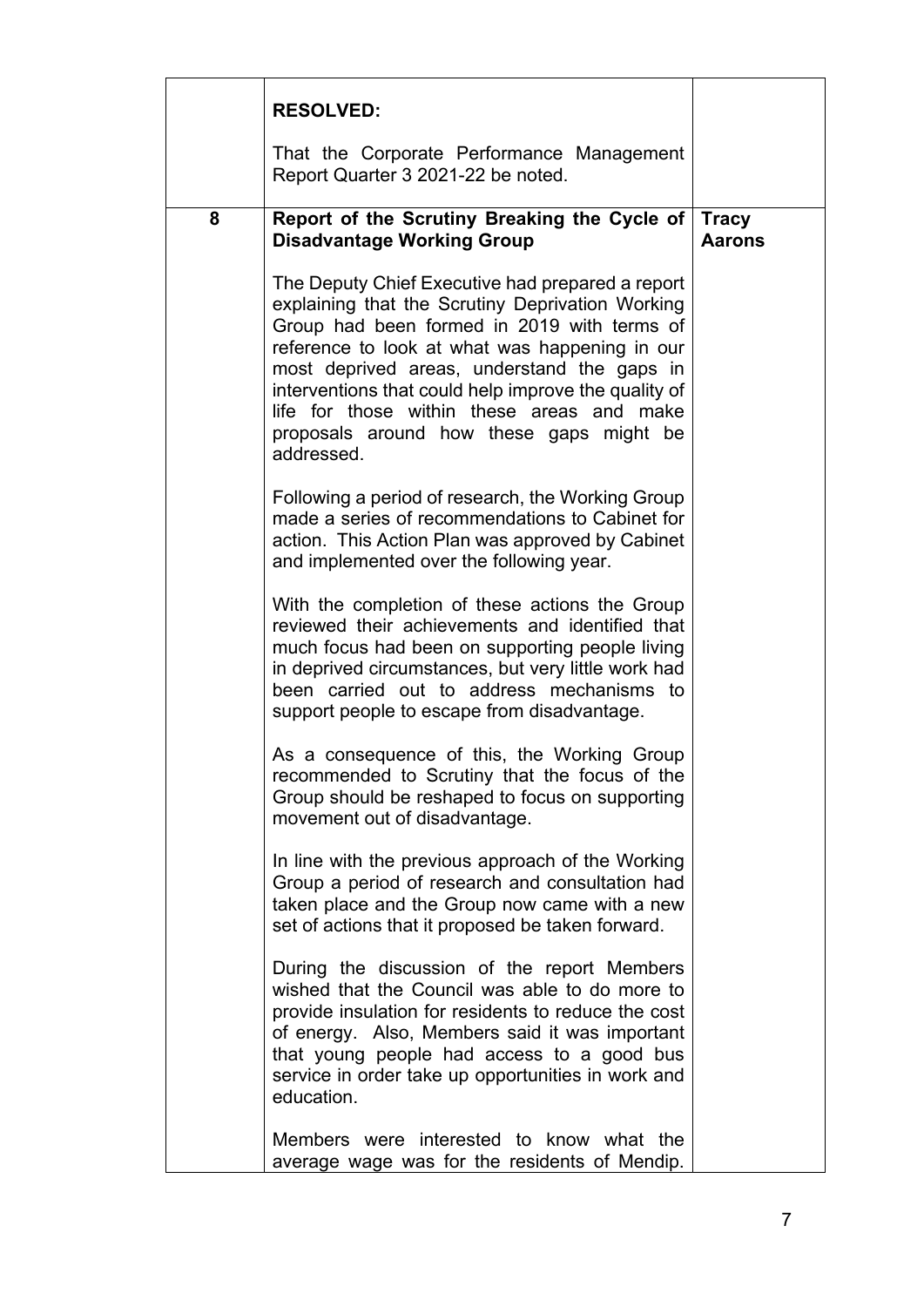|    | They noted the Somerset Intelligence Network<br>website provided such information.<br>Councillor Damon Hooton proposed that the<br>Scrutiny board recommend to Cabinet that they<br>approve the delivery of the recommended areas of<br>focus and action plan. Councillor Edric Hobbs<br>seconded the proposal which was carried<br>unanimously.<br><b>RESOLVED:</b><br>1. Note the work that has been undertaken by |                               |
|----|----------------------------------------------------------------------------------------------------------------------------------------------------------------------------------------------------------------------------------------------------------------------------------------------------------------------------------------------------------------------------------------------------------------------|-------------------------------|
|    | Scrutiny Breaking the Cycle<br>the<br>оf<br>Disadvantage Working Group.<br>2. To recommend to Cabinet that they<br>approve the delivery of the recommended<br>areas of focus and action plan.                                                                                                                                                                                                                        |                               |
|    | The Chair altered the order of items as follows:                                                                                                                                                                                                                                                                                                                                                                     |                               |
| 10 | <b>Performance Review for Citizens Advice</b><br><b>Mendip Voluntary Sector Partnership Funding</b><br>2021-22                                                                                                                                                                                                                                                                                                       | <b>Emma</b><br><b>Plummer</b> |
|    | This report stated that during the financial year of<br>2021/22 the Council had allocated core funding of<br>£110,000 and a one-off payment of £50,000 to<br>support additional casework due to the pandemic,<br>to our strategic voluntary sector partner Citizens<br>Advice Mendip.                                                                                                                                |                               |
|    | Ian Byworth, Chief Executive Officer of Citizens<br>Advice Mendip was invited to give a presentation.<br>It gave service performance for the year to date,<br>including the continuing impact of the pandemic.                                                                                                                                                                                                       |                               |
|    | The presentation explained the aims<br>and<br>objectives of the Citizens Advice Mendip.                                                                                                                                                                                                                                                                                                                              |                               |
|    | He said that on average each client had been<br>seeking advice on several issues, including<br>employment, benefits, debt and housing.                                                                                                                                                                                                                                                                               |                               |
|    | He explained how the Council's grant was spent.<br>He further set out where the service had helped<br>clients to make claims and savings.                                                                                                                                                                                                                                                                            |                               |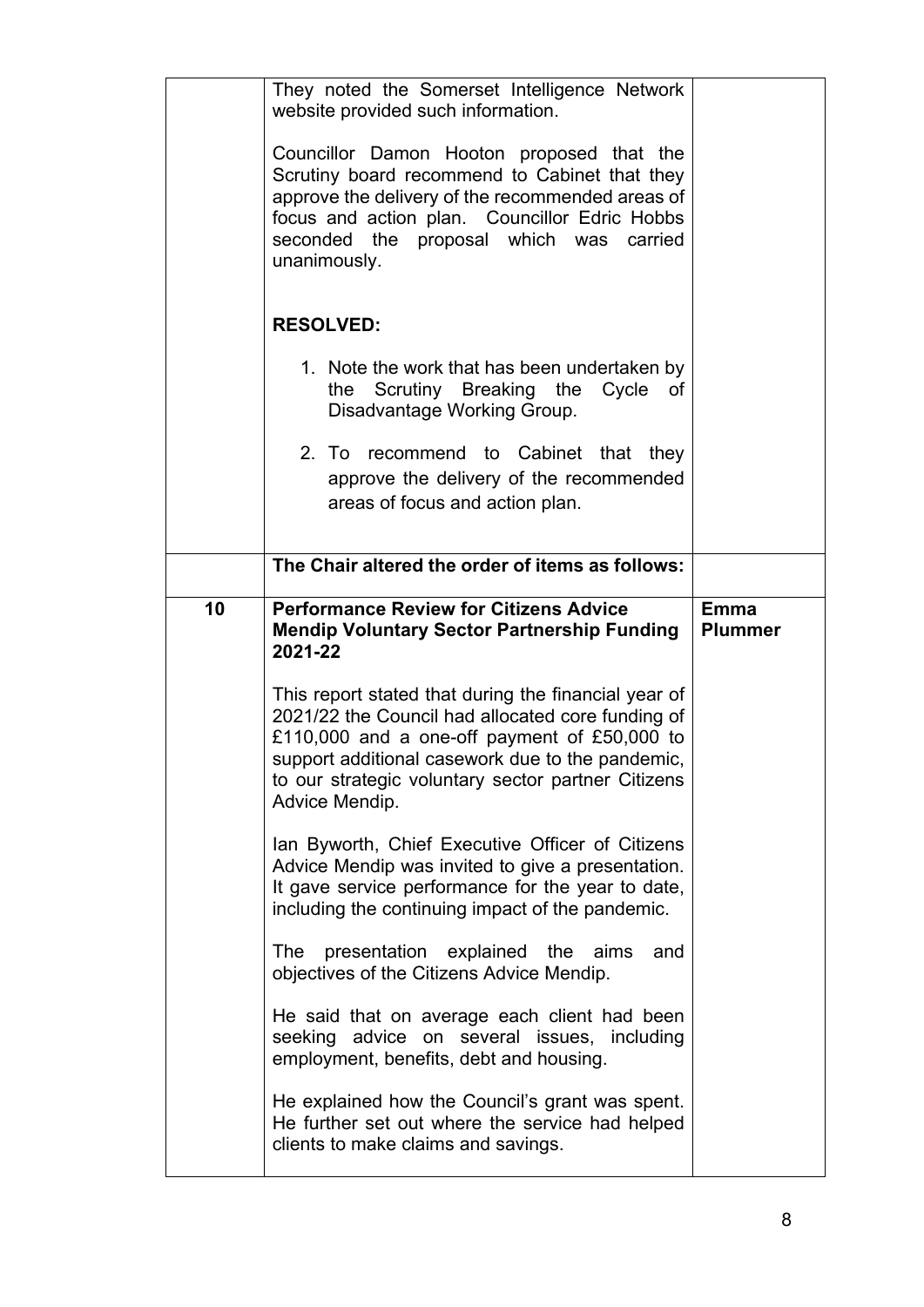| He said that the drop-in service had ceased<br>because it had proven more effective to use a<br>freephone advice line and online advice provided<br>nationally. Locally, video appointments were<br>available and face to face appointments were still<br>available by pre-arrangement.                                                                                                   |  |
|-------------------------------------------------------------------------------------------------------------------------------------------------------------------------------------------------------------------------------------------------------------------------------------------------------------------------------------------------------------------------------------------|--|
| In response to queries Mr Byworth explained that<br>the service intended to set up access points. This<br>would hopefully come to Glastonbury Library<br>within the next three months, as well as Wells<br>Town Hall. Going forward, such access points<br>could be set up anywhere.                                                                                                      |  |
| Members were interested to learn how the Citizens<br>Advice had been able to adapt and carry on<br>throughout the pandemic.                                                                                                                                                                                                                                                               |  |
| Mr Byworth said it had been important for Citizens<br>Advice Mendip to have the assurance that the<br>service would be funded for three years. With such<br>security they had been able to plan the service<br>going forward.                                                                                                                                                             |  |
| Mr Byworth said they relied on their volunteers and<br>it was key to support them. It was also important<br>for the Citizens Advice to engage with other<br>agencies who came into contact with potential<br>clients of their service.                                                                                                                                                    |  |
| The Project and Improvement Officer was invited<br>to speak. She said that in her opinion the Citizens<br>Advice Mendip represented good value for money.<br>She explained that the Council had introduced a<br>longer lasting funding agreement. Such a three<br>year agreement had been made by each of the<br>districts within Somerset.                                               |  |
| Councillor Alison Barkshire proposed that a<br>recommendation be made to Cabinet that the<br>Citizens Advice Mendip have a rolling three year<br>agreement for funding. Councillor Chris Inchley<br>seconded the proposal. The final wording of the<br>recommendation was delegated to the Lead<br>Officer of the Scrutiny Board in consultation with<br>the Chair of the Scrutiny Board. |  |
| The Chair thanked the Citizens Advice Mendip for<br>their presentation. It was noted that the Council<br>benefitted from a good working relationship with<br>the service.                                                                                                                                                                                                                 |  |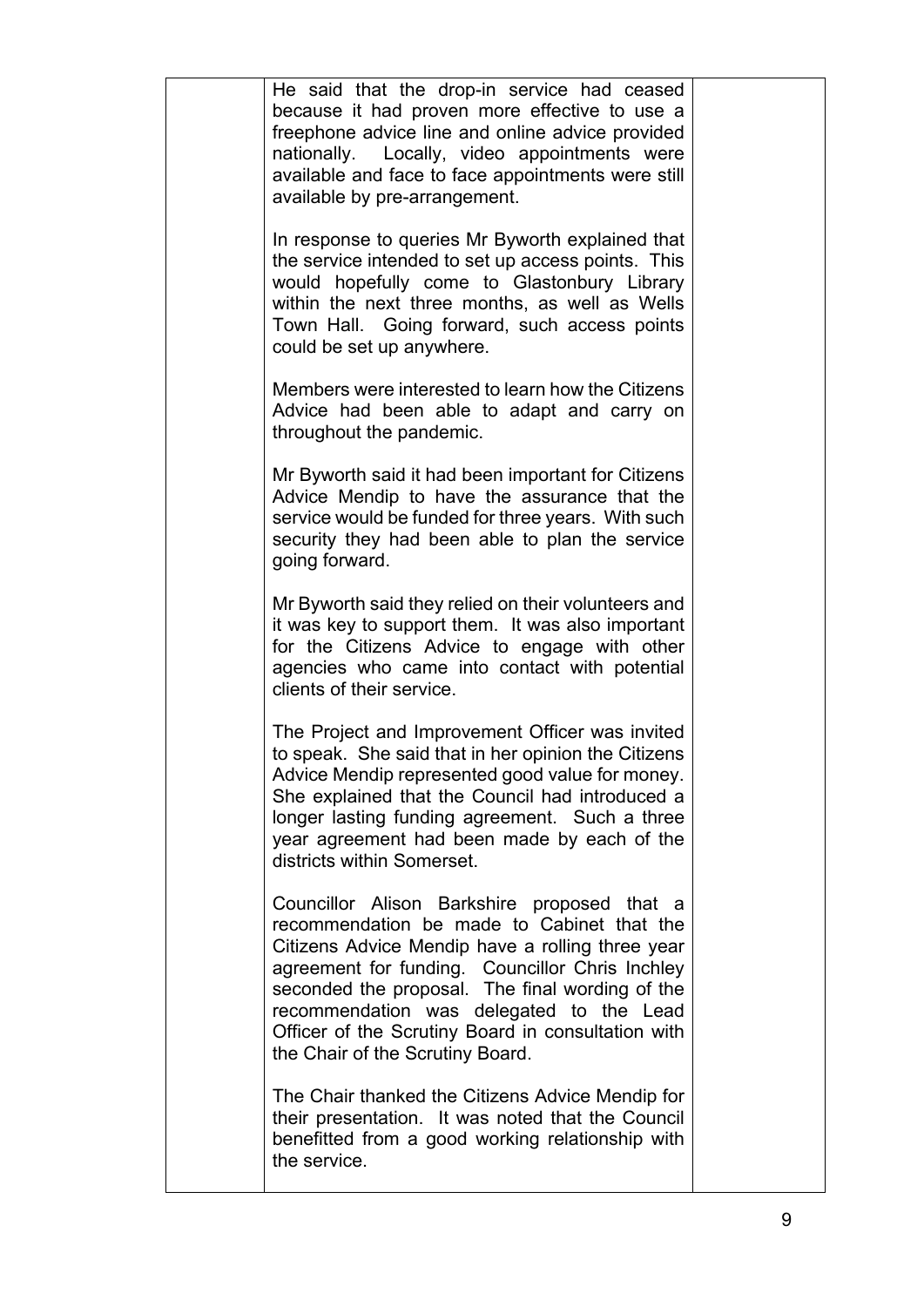|   | <b>RESOLVED:</b><br>1. That the report and presentation be noted.<br>2. That a recommendation be made to<br>Cabinet that the Citizens Advice Mendip<br>have a rolling three year agreement for<br>The final wording of the<br>funding.<br>recommendation was delegated to the Lead<br>Officer of the Scrutiny Board in consultation<br>with the Chair of the Scrutiny Board.                                                                                                                                                                                                                                                                                                                                                                                                                                                                                                                                                                                                                                                                                                                                                                                                                                                                              |                               |
|---|-----------------------------------------------------------------------------------------------------------------------------------------------------------------------------------------------------------------------------------------------------------------------------------------------------------------------------------------------------------------------------------------------------------------------------------------------------------------------------------------------------------------------------------------------------------------------------------------------------------------------------------------------------------------------------------------------------------------------------------------------------------------------------------------------------------------------------------------------------------------------------------------------------------------------------------------------------------------------------------------------------------------------------------------------------------------------------------------------------------------------------------------------------------------------------------------------------------------------------------------------------------|-------------------------------|
| 9 | <b>Performance Review for SPARK Somerset</b><br><b>Voluntary Sector Partnership Funding 2021-22</b><br>This report stated the Council had allocated core<br>funding to our partner SPARK Somerset of<br>£31,500 for the financial year 2021/22.<br>Sarah Cummins and Sharon Hale of SPARK<br>Somerset were invited to give a presentation.<br>The presentation set out the service performance<br>for the year to date including the ongoing impact of<br>the pandemic.<br>The began by setting out their key objectives.<br>Their aim was to inspire strong and sustainable<br>communities through voluntary and community<br>action.<br>Within the last year, the service had supported 61<br>groups throughout the Mendip district.<br>They had been particularly busy during the<br>pandemic, including supporting Covid Community<br>Champions and vaccinations buddies.<br>Case studies included Mendip Disability Forum<br>and Shepton Together. In response to queries, the<br>representatives of SPARK Somerset explained<br>how they helped such organisations.<br>In response to further queries SPARK Somerset<br>said the additional funding came from a mixture of<br>organisations including the County Council and the<br>health service. | <b>Emma</b><br><b>Plummer</b> |